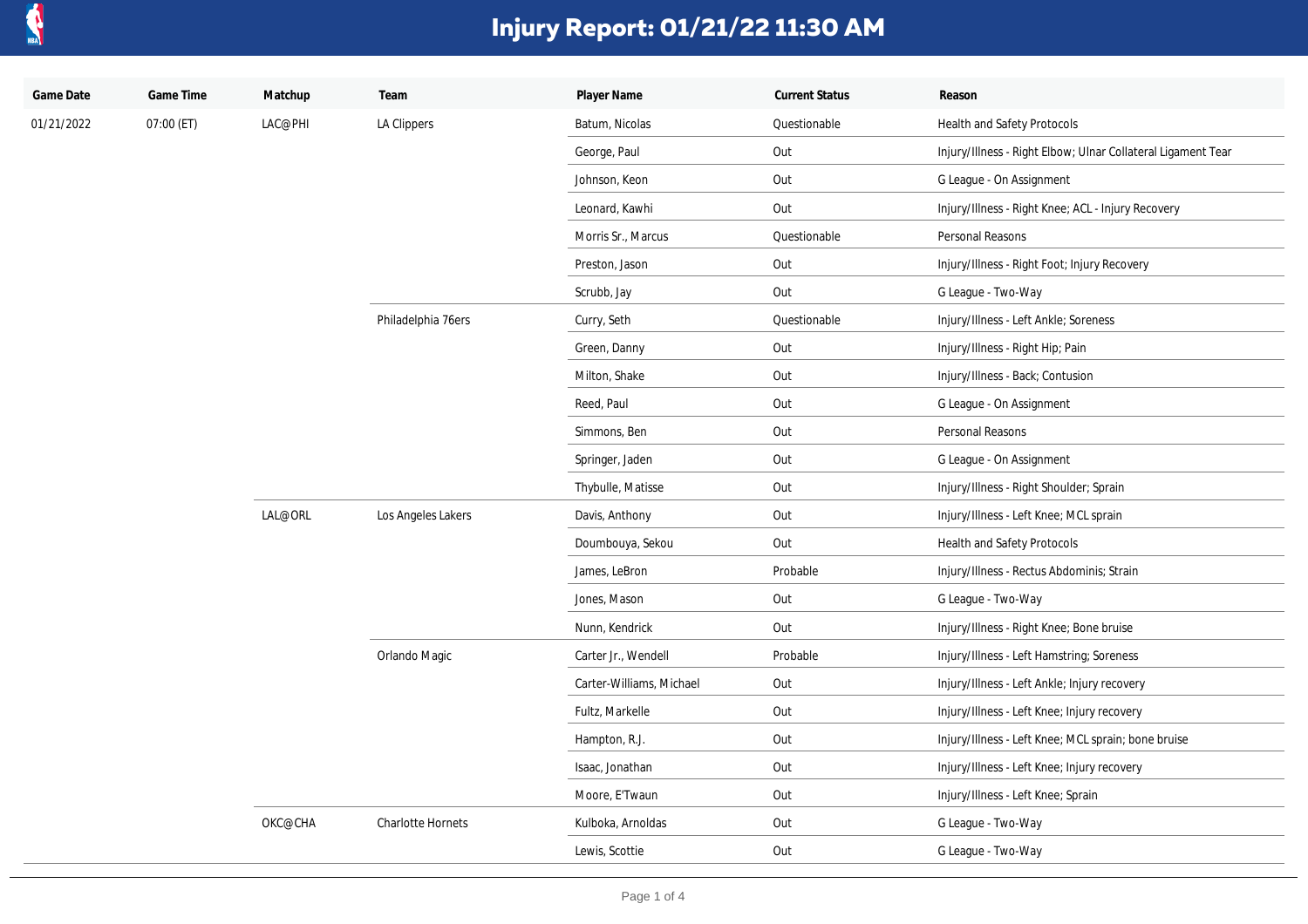

| Game Date | Game Time  | Matchup | Team                          | Player Name         | <b>Current Status</b> | Reason                                                             |
|-----------|------------|---------|-------------------------------|---------------------|-----------------------|--------------------------------------------------------------------|
|           |            |         |                               | Washington, P.J.    | Questionable          | Injury/Illness - Right Hip; Contusion                              |
|           |            |         | Oklahoma City Thunder         | Favors, Derrick     | Questionable          | Injury/Illness - Low Back; Soreness                                |
|           |            |         |                               | Krejci, Vit         | Out                   | Injury/Illness - Right Ankle; Sprain                               |
|           |            |         |                               | Maledon, Theo       | Out                   | G League - On Assignment                                           |
|           |            |         |                               | Pokusevski, Aleksej | Out                   | G League - On Assignment                                           |
|           |            |         |                               | Roby, Isaiah        | Out                   | G League - On Assignment                                           |
|           |            |         |                               | Watson, Paul        | Out                   | G League - Two-Way                                                 |
|           | 07:30 (ET) | MIA@ATL | Atlanta Hawks                 | Bogdanovic, Bogdan  | Out                   | Injury/Illness - Right Knee; Soreness                              |
|           |            |         |                               | Capela, Clint       | Questionable          | Injury/Illness - Left Ankle; Sprain                                |
|           |            |         |                               | Dieng, Gorgui       | Questionable          | Injury/Illness - Non-covid; Illness                                |
|           |            |         |                               | Gallinari, Danilo   | Questionable          | Injury/Illness - Right Ankle; Soreness                             |
|           |            |         | Miami Heat                    | Herro, Tyler        | Out                   | Health and Safety Protocols                                        |
|           |            |         |                               | Lowry, Kyle         | Out                   | Personal Reasons                                                   |
|           |            |         |                               | Morris, Markieff    | Out                   | Return to Competition Reconditioning                               |
|           |            |         |                               | Okpala, KZ          | Out                   | Injury/Illness - Right Wrist; Sprain                               |
|           |            |         |                               | Oladipo, Victor     | Out                   | Injury/Illness - Right Knee; Injury Recovery                       |
|           |            | POR@BOS | <b>Boston Celtics</b>         | Bol, Bol            | Out                   | <b>Trade Pending</b>                                               |
|           |            |         |                               | Dozier, P.J.        | Out                   | <b>Trade Pending</b>                                               |
|           |            |         |                               | Nesmith, Aaron      | Questionable          | Injury/Illness - Right Ankle; Sprain                               |
|           |            |         |                               | Smart, Marcus       | Questionable          | Return to Competition Reconditioning                               |
|           |            |         | <b>Portland Trail Blazers</b> | Lillard, Damian     | Out                   | Injury/Illness - Core; muscle recovery                             |
|           |            |         |                               | Little, Nassir      | Questionable          | Injury/Illness - Right Knee; acute patellar tendinopathy/contusion |
|           |            |         |                               | Nance Jr., Larry    | Out                   | Injury/Illness - Right Knee; inflammation                          |
|           |            |         |                               | Powell, Norman      | Out                   | Personal Reasons                                                   |
|           |            |         |                               | Smith Jr., Dennis   | Probable              | Injury/Illness - Right Ankle; sprain                               |
|           |            |         |                               | Zeller, Cody        | Out                   | Injury/Illness - Right Knee; patellar fracture                     |
|           | 08:00 (ET) | CHI@MIL | Chicago Bulls                 | Ball, Lonzo         | Out                   | Injury/Illness - Left Knee; Bone Contusion                         |
|           |            |         |                               |                     |                       |                                                                    |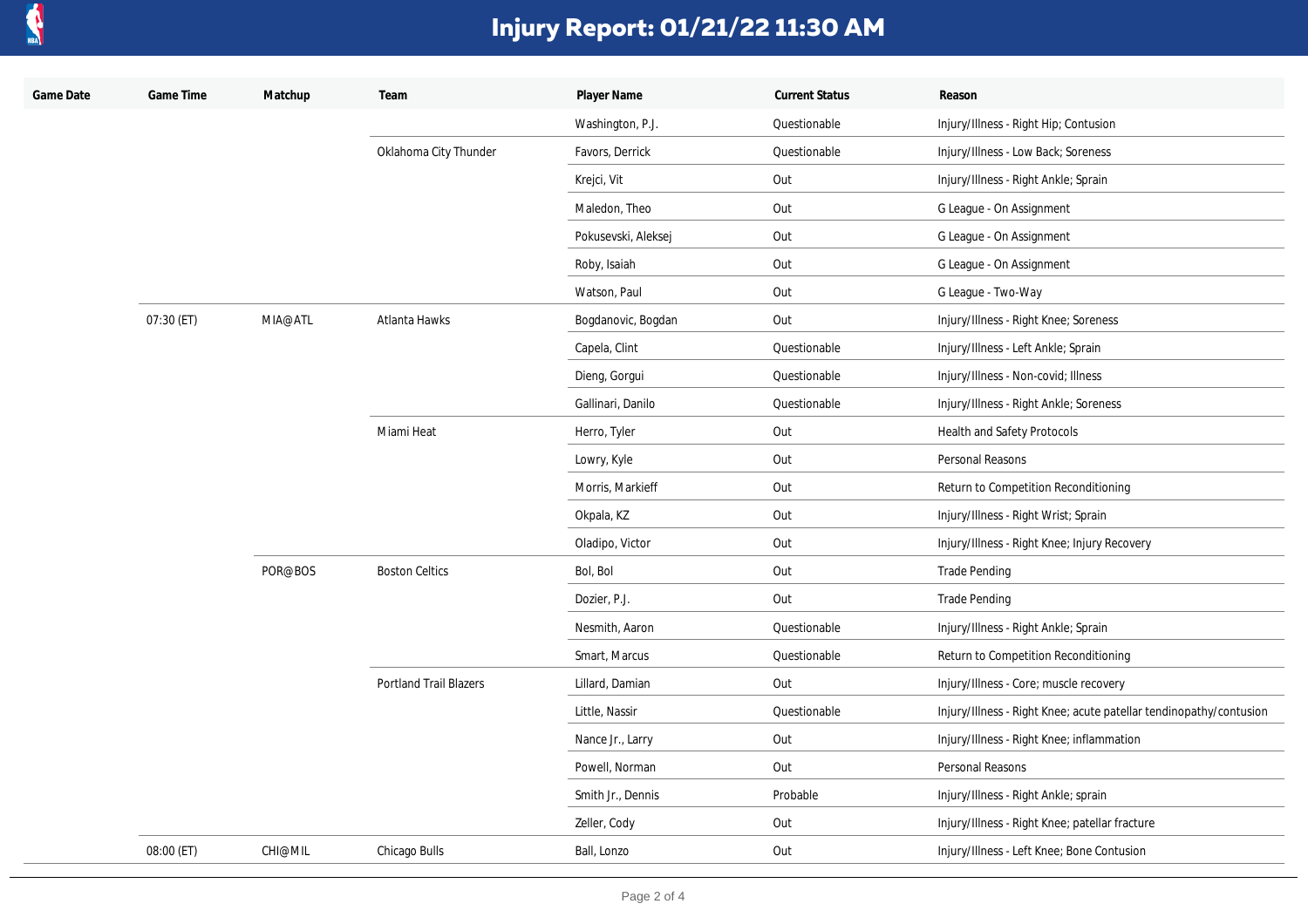

| Game Date | Game Time  | Matchup        | Team                      | Player Name        | <b>Current Status</b> | Reason                                      |
|-----------|------------|----------------|---------------------------|--------------------|-----------------------|---------------------------------------------|
|           |            |                |                           | Green, Javonte     | Out                   | Injury/Illness - Right Adductor; Strain     |
|           |            |                |                           | Jones Jr., Derrick | Out                   | Injury/Illness - Right Knee; Hyperextension |
|           |            |                |                           | LaVine, Zach       | Out                   | Injury/Illness - Left Knee; Soreness        |
|           |            |                |                           | Simonovic, Marko   | Out                   | G League - On Assignment                    |
|           |            |                |                           | Williams, Patrick  | Out                   | Injury/Illness - Left Wrist; Ligament Tear  |
|           |            |                | Milwaukee Bucks           | Lopez, Brook       | Out                   | Injury/Illness - Back; Surgery              |
|           |            | TOR@WAS        | <b>Toronto Raptors</b>    | Banton, Dalano     | Out                   | G League - On Assignment                    |
|           |            |                |                           | Birch, Khem        | Out                   | Injury/Illness - Nose; Fracture             |
|           |            |                |                           | Bonga, Isaac       | Out                   | G League - On Assignment                    |
|           |            |                |                           | Dragic, Goran      | Out                   | Not With Team                               |
|           |            |                |                           | Johnson, David     | Out                   | G League - Two-Way                          |
|           |            |                |                           | Trent Jr., Gary    | Questionable          | Injury/Illness - Left Ankle; Swelling       |
|           |            |                | <b>Washington Wizards</b> | Ayayi, Joel        | Out                   | G League - Two-Way                          |
|           |            |                |                           | Winston, Cassius   | Out                   | G League - Two-Way                          |
|           | 08:30 (ET) | <b>BKN@SAS</b> | <b>Brooklyn Nets</b>      | Bembry, DeAndre'   | Questionable          | Injury/Illness - Back; Spasms               |
|           |            |                |                           | Claxton, Nic       | Questionable          | Injury/Illness - Left Hamstring; Tightness  |
|           |            |                |                           | Durant, Kevin      | Out                   | Injury/Illness - Left Knee; MCL Sprain      |
|           |            |                |                           | Harris, Joe        | Out                   | Injury/Illness - Left Ankle; Surgery        |
|           |            |                |                           | Millsap, Paul      | Out                   | Personal Reasons                            |
|           |            |                | San Antonio Spurs         | Cacok, Devontae    | Out                   | G League - Two-Way                          |
|           |            |                |                           | Collins, Zach      | Out                   | G League - On Assignment                    |
|           |            |                |                           | Primo, Joshua      | Out                   | G League - On Assignment                    |
|           | 09:00 (ET) | DET@UTA        | <b>Detroit Pistons</b>    | Garza, Luka        | Out                   | Health and Safety Protocols                 |
|           |            |                |                           | Grant, Jerami      | Out                   | Health and Safety Protocols                 |
|           |            |                |                           | Hayes, Killian     | Questionable          | Injury/Illness - Right Hip; Contusion       |
|           |            |                |                           | Jackson, Frank     | Out                   | Return to Competition Reconditioning        |
|           |            |                |                           | Livers, Isaiah     | Out                   | Injury/Illness - Right Foot; Soreness       |
|           |            |                |                           |                    |                       |                                             |